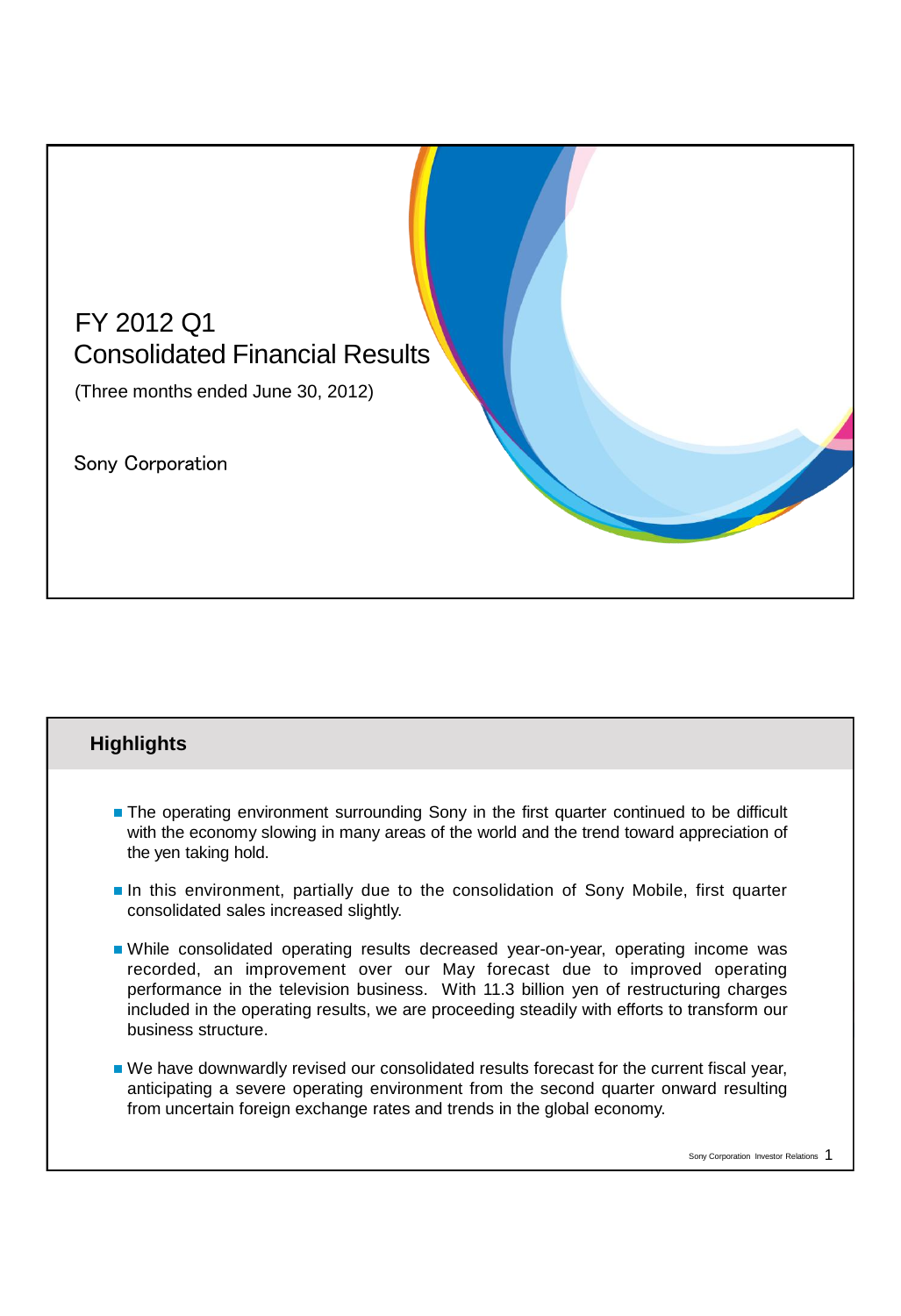## **Q1 FY12 Consolidated Results**

|                                                                                                   |                |                |          | (Bln Yen)    |
|---------------------------------------------------------------------------------------------------|----------------|----------------|----------|--------------|
|                                                                                                   | <b>FY11 Q1</b> | <b>FY12 Q1</b> | Change   | Change (CC*) |
| Sales & operating revenue                                                                         | 1.494.9        | 1,515.2        | $+1.4%$  | $+5%$        |
| Operating income                                                                                  | 27.5           | 6.3            | $-77.2%$ | $+2%$        |
| Income before income taxes                                                                        | 23.1           | 9.4            | $-59.3%$ |              |
| Net income attributable to Sony Corporation's<br>stockholders                                     | $-15.5$        | $-24.6$        |          |              |
| Net income attributable to Sony Corporation's<br>stockholders per share of common stock (diluted) | $-15.45$ yen   | $-24.55$ ven   |          |              |
| Operating income                                                                                  | 27.5           | 6.3            | $-77.2%$ | $+2%$        |
| Less: Equity in net income of affiliates                                                          | $-4.8$         | $-0.3$         | ۰        |              |
| Add: Restructuring charges                                                                        | 1.8            | 11.3           | +527.8%  |              |
| Add: Impairments of long-lived assets                                                             |                | 2.5            |          |              |
| Operating income, as adjusted                                                                     | 34.1           | 20.4           | $-40.2%$ |              |

In addition to operating income, Sony's management also evaluates Sony's performance using non-U.S. GAAP adjusted operating income. Operating income, as adjusted, which excludes equity in net<br>income (loss) of affiliated co

| <b>Foreign Exchange Impact</b>                  |                                                | <b>Average Rate</b>   | <b>FY11 Q1</b>        | <b>FY12 Q1</b>        |
|-------------------------------------------------|------------------------------------------------|-----------------------|-----------------------|-----------------------|
| Sales & operating revenue:<br>Operating income: | approx. -56.0 bln yen<br>approx. -21.8 bln yen | 1 US dollar<br>1 euro | 80.7 ven<br>115.9 ven | 80.2 ven<br>103.0 ven |
|                                                 |                                                |                       |                       |                       |

\*Constant currency (CC) basis: change that would have occurred with no year-on-year change in exchange rates

Sony Corporation Investor Relations 2

#### **Imaging Products & Services** (**IP&S**) **FY11 Q1 FY12 Q1 Change FX Impact Change**(**CC\*** ) Sales **180.1** +7.6% Operating income 12.5 **193.8 12.6** +0.1 bln yen +12% +5.4 bln yen -8.6 bln yen -5.3 bln yen (Bln Yen) **Game** Sales 5 Sales 137.9 **118.0** -14.5% Operating income 4.1 **118.0** -**3.5** -7.6 bln yen -10% -4.4 bln yen -5.7 bln yen -3.2 bln yen **Mobile Products & Communications** (**MP&C**) Sales 122.6 **285.6** +132.9%<br>Operating income 1.6 -28.1 -29.7 bln yen Operating income 1.6 **285.6** -**28.1** -29.7 bln yen +151% -26.8 bln yen -21.6 bln yen -2.9 bln yen **Home Entertainment & Sound** (**HE&S**) Sales 341.2 251.8 -26.2% Operating income -13.6 **251.8** -**10.0** +3.6 bln yen -23% +9.9 bln yen -10.9 bln yen -6.2 bln yen 8ales 253.9 **217.3** -14.4%<br>**Devices** 253.9 253.9 **217.3** -14.4% Operating income 5.3 **217.3 15.9** +10.6 bln yen -11% +15.9 bln yen -9.0 bln yen -5.3 bln yen **Pictures** Sales 144.4 +6.2% Operating income 4.3 **153.4** -**4.9** -9.2 bln yen +7% 8ales 109.6 **98.8** -9.8% **Music**<br>مدیر المال 10.4 - 10.4 - 10.4 - 10.4 - 10.4 - 10.4 - 10.4 - 10.4 - 10.4 - 10.4 - 10.4 - 10.4 - 10.4 - 10.4 - 10 Operating income 12.1 **98.8 7.3** -4.8 bln yen -9% **Financial Services** Revenue 201.6 - 201.6 - 201.6 - 201.6 - 201.6 - 3.5% Operating income **194.5 27.6** -1.1 bln yen **All Other** Sales 114.8 **124.3** +8.3%<br>**All Other** Constitutions 15.8 **16.8 16.8 0.4 15.8 blogs** Operating income -15.0 **124.3** -**9.1** +5.9 bln yen **Q1 FY12 Results by Segment**

. Sales / Revenue include operating revenue and intersegment sales<br>. Please refer to P14 for information regarding segment realignment<br>\*Constant currency (CC) basis: change that would have occurred with no year-on-year cha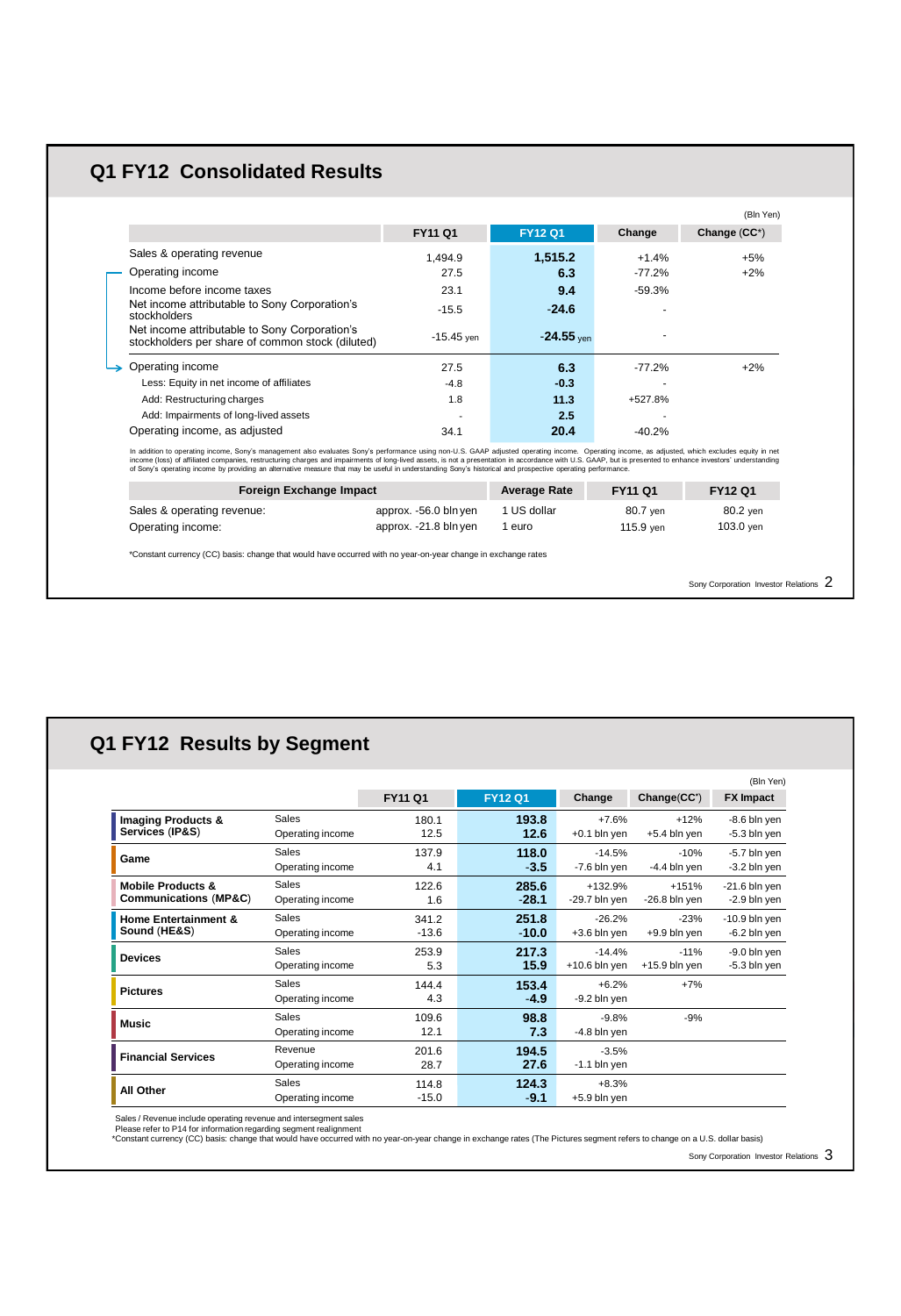

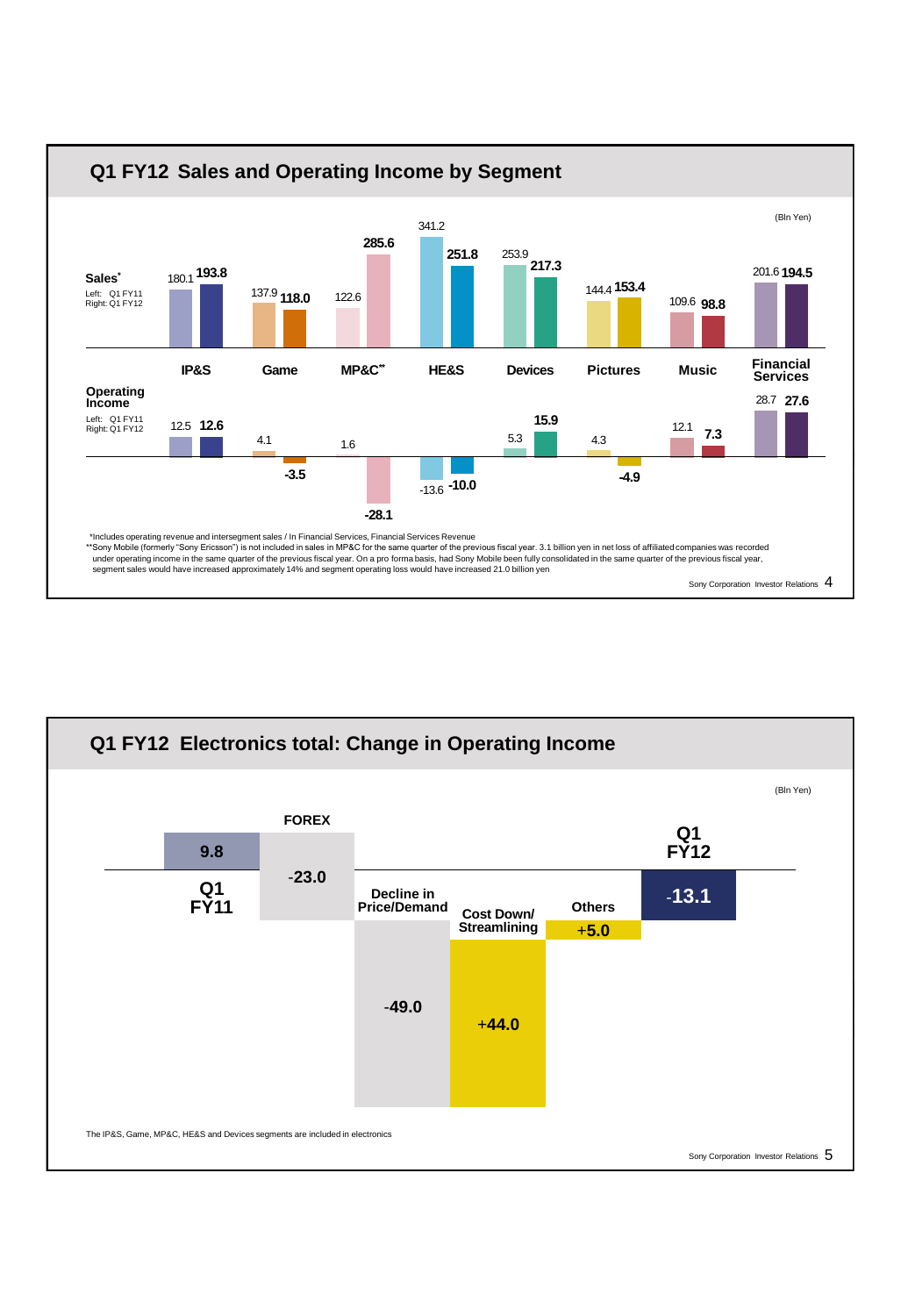

# **FY12 Consolidated Results Forecast (1)**

|                                                                                                    |             |               |                                | (Bln Yen)              |
|----------------------------------------------------------------------------------------------------|-------------|---------------|--------------------------------|------------------------|
|                                                                                                    | <b>FY11</b> | FY12 May FCT  | <b>FY12 August FCT</b>         | Change from<br>May FCT |
| Sales & operating revenue                                                                          | 6,493.2     | 7,400         | 6,800                          | $-8.1%$                |
| Operating income                                                                                   | $-67.3$     | 180           | 130                            | $-27.8%$               |
| Income before income taxes                                                                         | $-83.2$     | 190           | 150                            | $-21.1%$               |
| Net income attributable to<br>Sony Corporation's stockholders                                      | $-456.7$    | 30            | 20                             | $-33.3%$               |
| Operating income                                                                                   | $-67.3$     | 180           | 130                            | $-27.8%$               |
| Less: Equity in net income of affiliates                                                           | $-121.7$    | $-5$          | $-5$                           |                        |
| Add: Restructuring charges                                                                         | 54.8        | 75            | 75                             |                        |
| Add: Impairments of long-lived assets                                                              | 29.3        |               | 10                             |                        |
| Operating income, as adjusted                                                                      | 138.5       | 260           | 220                            | $-15.4%$               |
| <b>Capital Expenditures</b>                                                                        | 295.1       | 210           | 210                            |                        |
| Depreciation & Amortization*                                                                       | 319.6       | 330           | 330                            |                        |
| [for property, plant and equipment (included above)                                                | 209.2       | 200           | 200                            | $\cdot$ ]              |
| Research & Development                                                                             | 433.5       | 480           | 470                            | $-2.1%$                |
| Foreign Exchange Rates                                                                             | Actual      | Assumption    | Assumption<br>$(Q2 - Q4 FY12)$ |                        |
| 1 US dollar                                                                                        | 78.1 yen    | Approx.80yen  | Approx.80yen                   |                        |
| 1 euro                                                                                             | 107.5 yen   | Approx.105yen | Approx.100yen                  |                        |
| *Includes amortization expenses for intangible assets and for deferred insurance acquisition costs |             |               |                                |                        |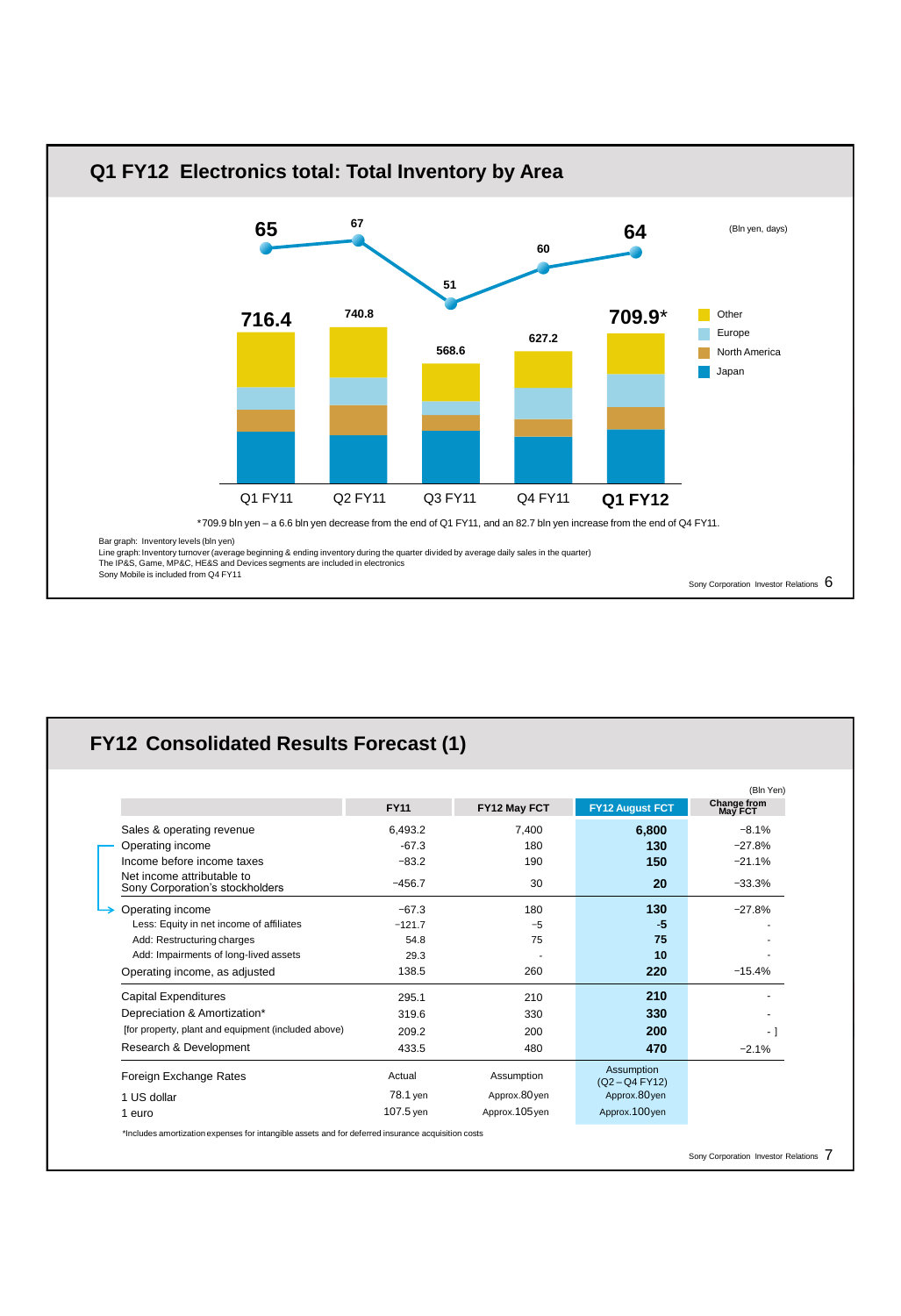### **FY12 Consolidated Results Forecast (2)**

Consolidated sales for the fiscal year ending March 31, 2013 are expected to be 6 trillion 800 billion yen, primarily due to downward revisions in annual unit sales forecasts of key products resulting from deceleration of the economy and updated foreign exchange rate assumptions from the second quarter to account for the appreciation of the yen against the euro.

Consolidated operating income is expected to be 130 billion yen, 50 billion yen lower than the May forecast. The forecast for each business segment is as follows:

- Sales and operating results of the IP&S segment, in which the annual unit sales forecast for compact digital cameras was revised downward, the Game segment, in which the annual unit sales forecast for portable hardware was revised downward, and the MP&C segment, in which the annual unit sales forecast for PCs was revised downward, are all expected to be lower than the May forecast.
- Sales of the HE&S and Devices segments are expected to be lower than the May forecast but operating results are expected to remain unchanged from the May forecast.
- The forecasts for operating income in the Pictures, Music and Financial Services segments are unchanged from the May forecast.
- All Other and Corporate and Elimination are expected to improve compared to the May forecast primarily due to an improvement in the operating results of businesses in All Other and cost improvements at Headquarters.

Although operating income is expected to be 50 billion yen below the May forecast, income before income taxes is expected to be 40 billion yen below the May forecast primarily due to an expected improvement in foreign exchange gains and losses.

Net income attributable to Sony Corporation's stockholders is expected to be 10 billion yen below the May forecast.

Sony Corporation Investor Relations 8

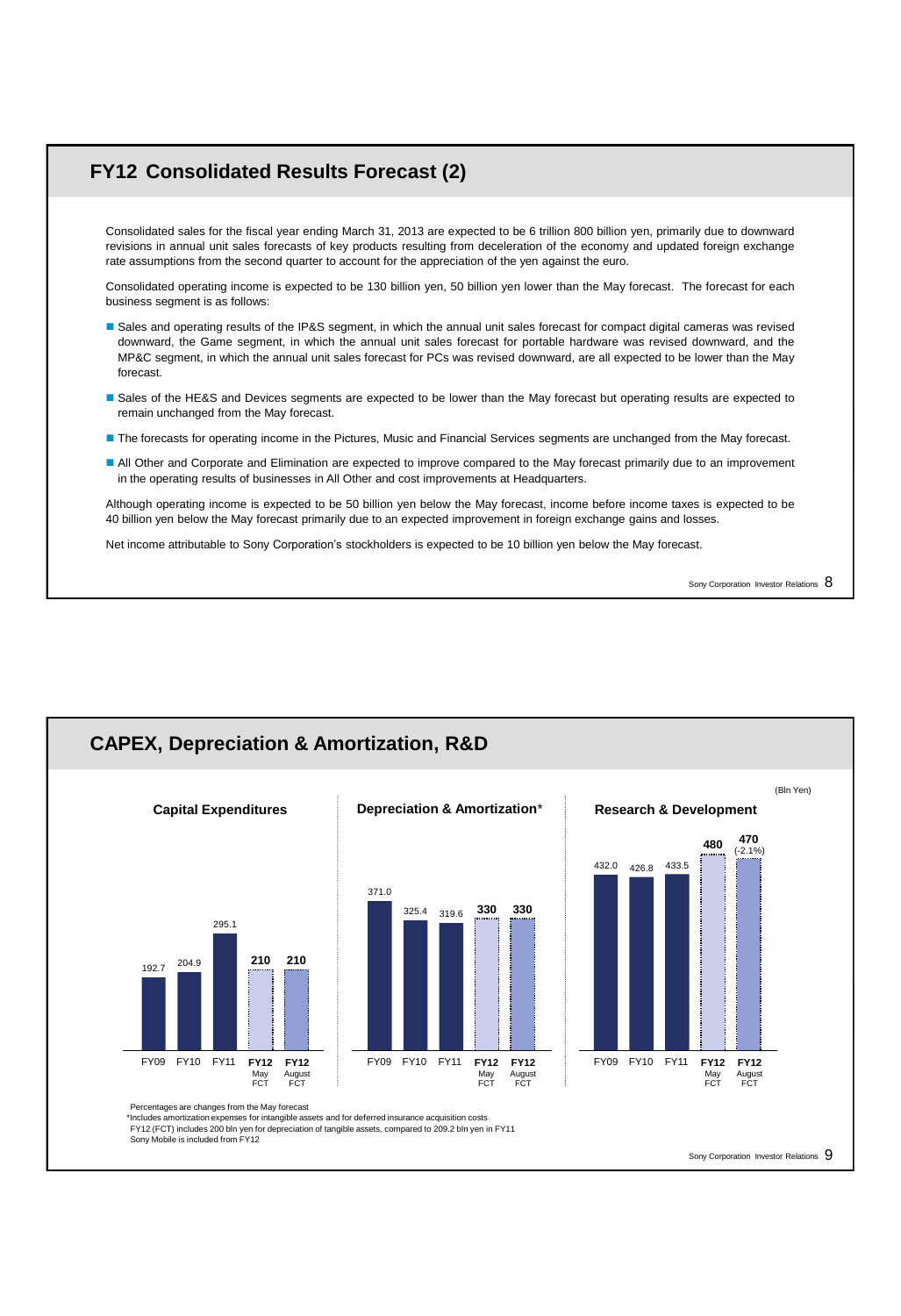# **Unit Sales of Key Electronics Products (forecast)**

|                                               |                | <b>FY11</b><br><b>FY12</b> |                          |                          |           |                |                   |  |
|-----------------------------------------------|----------------|----------------------------|--------------------------|--------------------------|-----------|----------------|-------------------|--|
|                                               | Q <sub>1</sub> | Q2                         | Q <sub>3</sub>           | Q <sub>4</sub>           | <b>FY</b> | Q <sub>1</sub> | <b>August FCT</b> |  |
| <b>Consumer Electronics</b>                   |                |                            |                          |                          |           |                |                   |  |
| <b>Video Cameras</b>                          | 1.0            | 1.2                        | 1.2                      | 1.0                      | 4.4       | 1.1            | 4.2               |  |
| <b>Compact Digital Cameras</b>                | 5.3            | 6.0                        | 6.1                      | 3.6                      | 21.0      | 4.4            | 18.0              |  |
| <b>Smart Phones</b>                           | ٠              | $\overline{\phantom{a}}$   | $\overline{\phantom{a}}$ | $\overline{\phantom{a}}$ | 22.5      | 7.4            | 34.0              |  |
| <b>PC</b>                                     | 1.8            | 2.4                        | 2.6                      | 1.6                      | 8.4       | 1.8            | 9.2               |  |
| <b>LCD TVs</b>                                | 4.9            | 5.0                        | 6.0                      | 3.7                      | 19.6      | 3.6            | 15.5              |  |
| Game                                          |                |                            |                          |                          |           |                |                   |  |
| <hardware></hardware>                         |                |                            |                          |                          |           |                |                   |  |
| Computer Entertainment System (PS3 / PS2)     | 3.2            | 4.9                        | 7.4                      | 2.5                      | 18.0      | 2.8            | 16.0              |  |
| Portable Entertainment System (PS Vita / PSP) | 1.8            | 1.7                        | 2.4                      | 0.9                      | 6.8       | 1.4            | 12.0              |  |
| <software></software>                         |                |                            |                          |                          |           |                |                   |  |
| Computer Entertainment System (PS3 / PS2)     | 27.6           | 40.2                       | 68.7                     | 28.0                     | 164.5     | 20.1           | Approx.           |  |
| Portable Entertainment System (PS Vita / PSP) | 6.6            | 8.2                        | 11.4                     | 6.0                      | 32.2      | 5.8            | same<br>as FY11   |  |

Sony Corporation Investor Relations 10

# **Unit Sales of Key Electronics Products (forecast)**

|                                                        |             |                         | (mln units)             |
|--------------------------------------------------------|-------------|-------------------------|-------------------------|
|                                                        | <b>FY11</b> |                         | <b>FY12</b>             |
| <b>Consumer Electronics</b>                            | <b>ACT</b>  | May FCT                 | <b>August FCT</b>       |
| <b>Video Cameras</b>                                   | 4.4         | 4.2                     | 4.2                     |
| <b>Compact Digital Cameras</b>                         | 21.0        | 21.0                    | 18.0                    |
| <b>Smart Phones</b>                                    | 22.5        | 33.3                    | 34.0                    |
| <b>PC</b>                                              | 8.4         | 10.0                    | 9.2                     |
| <b>LCD TVs</b>                                         | 19.6        | 17.5                    | 15.5                    |
| <b>Blu-ray Disc Players / Recorders</b>                | 7.0         | 7.7                     | 6.8                     |
| Game                                                   |             |                         |                         |
| Computer Entertainment System Hardware (PS3 / PS2)     | 18.0        | 16.0                    | 16.0                    |
| Portable Entertainment System Hardware (PSP / PS Vita) | 6.8         | 16.0                    | 12.0                    |
| Package Software (total)                               | 196.7       | Approx. same<br>as FY11 | Approx. same<br>as FY11 |

PS Vita is not included in FY11 ACT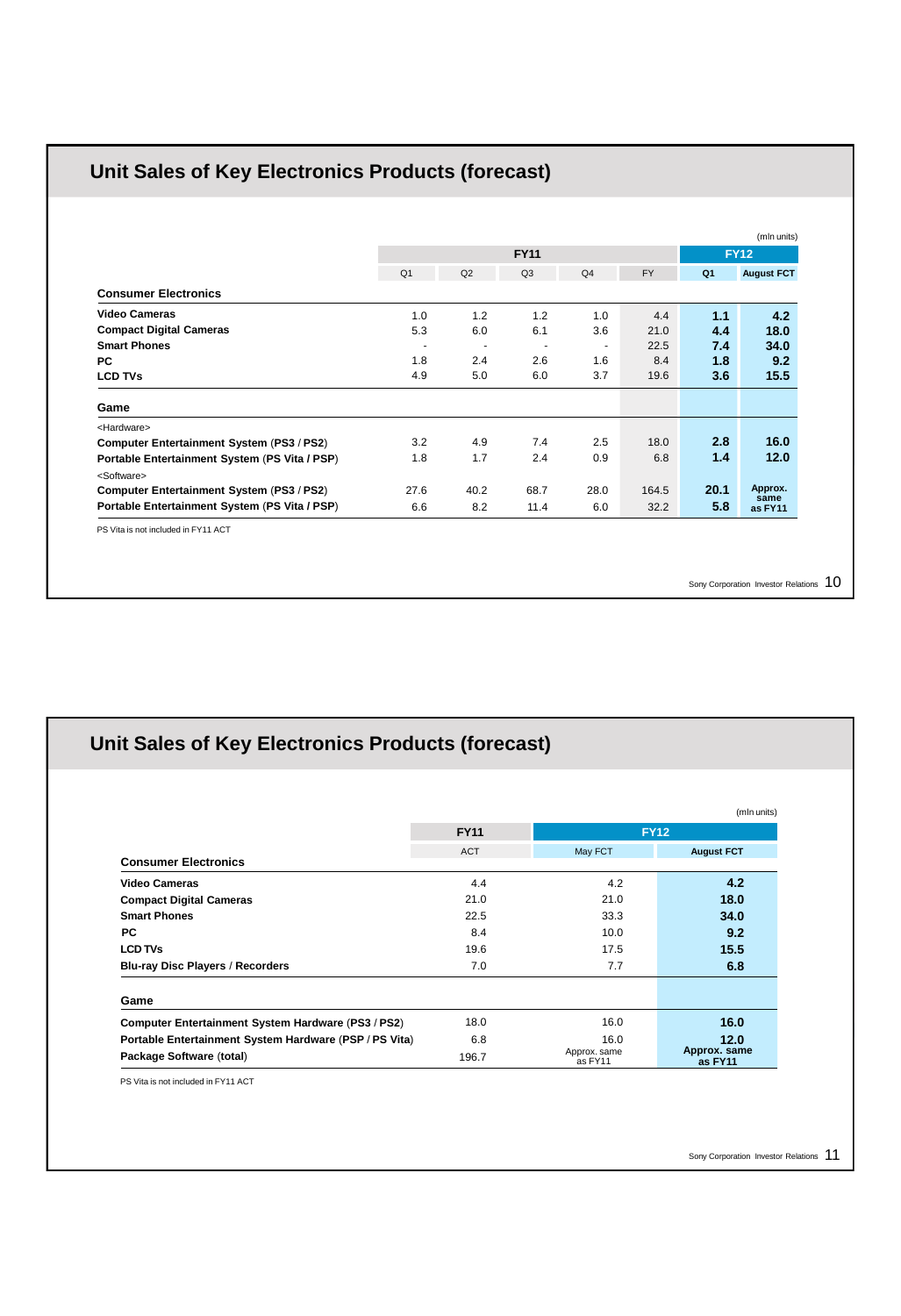|                       |                             |             |             |             |                |             |                          | (Bln Yen)                        |
|-----------------------|-----------------------------|-------------|-------------|-------------|----------------|-------------|--------------------------|----------------------------------|
|                       |                             | <b>FY07</b> | <b>FY08</b> | <b>FY09</b> | <b>FY10</b>    | <b>FY11</b> | May FCT                  | <b>FY12</b><br><b>August FCT</b> |
|                       | Sales                       | 850         | 580         | 490         | 500            | 480         | 540                      | 510                              |
| <b>Semiconductors</b> | <b>Capital Expenditures</b> | 90          | 80          | 27          | 50             | 150         | 90                       | 90                               |
|                       | Sales                       | 130         | 90          | 90          | 150            | 140         | $\blacksquare$           | ۰                                |
| LCD                   | <b>Capital Expenditures</b> | 5           | 5           | 3           | $\overline{7}$ | 10          | $\overline{\phantom{a}}$ | ٠                                |
|                       |                             |             |             |             |                |             |                          |                                  |

|      | <b>Exchange Rates Trends</b>   |                |     |                |                |           |                |
|------|--------------------------------|----------------|-----|----------------|----------------|-----------|----------------|
|      |                                |                |     |                |                |           |                |
|      |                                |                |     |                |                |           | (yen)          |
|      |                                |                |     | <b>FY11</b>    |                |           | <b>FY12</b>    |
|      |                                | Q <sub>1</sub> | Q2  | Q <sub>3</sub> | Q <sub>4</sub> | <b>FY</b> | Q <sub>1</sub> |
|      | Market rate (simple average)   | $83*$          | 77  | $78*$          | $80*$          | $80*$     | $81*$          |
| US\$ | Market rate (weighted average) | $83*$          | 78  | $78*$          | $81*$          | $80*$     | $81*$          |
|      | Forward contract rate          | $82*$          | 77  | $77*$          | $77*$          | $78*$     | $80*$          |
|      |                                |                |     |                |                |           |                |
|      | Market rate (simple average)   | 116            | 109 | 103            | 102            | 107       | 101            |
| Euro | Market rate (weighted average) | 116            | 108 | 103            | 103            | 107       | 102            |
|      | Forward contract rate          | 116            | 112 | 106            | 102            | 109       | 106            |

Market rate (weighted average): Weighted average market rates in each month based upon the exports or imports amount of corresponding period<br>Forward contract rate: Weighted average forward contract rates in each month base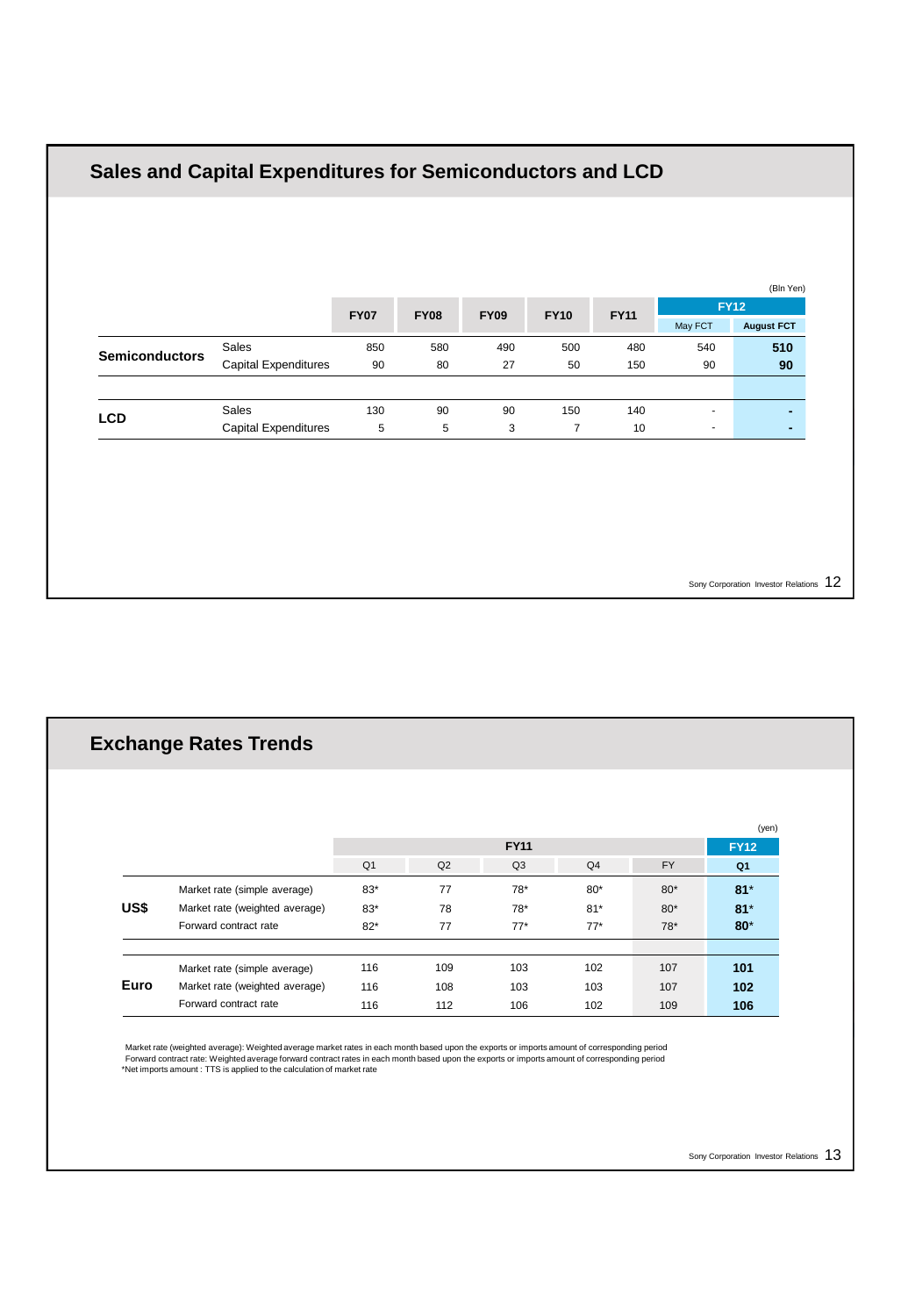

|                                  |                  |                |            |                |                | (mln yen)  |
|----------------------------------|------------------|----------------|------------|----------------|----------------|------------|
|                                  |                  |                |            | <b>FY11</b>    |                |            |
|                                  |                  | Q <sub>1</sub> | Q2         | Q <sub>3</sub> | Q <sub>4</sub> | <b>FY</b>  |
| Imaging Products &               | Sales            | 180.105        | 219.132    | 189.356        | 172.724        | 761.317    |
| Services (IP&S)                  | Operating income | 12.484         | 15.809     | $-6.728$       | $-2.973$       | 18,592     |
| Game                             | Sales            | 137.945        | 176.017    | 316.086        | 174.918        | 804.966    |
|                                  | Operating income | 4.064          | 2.989      | 33.777         | $-11.528$      | 29.302     |
| <b>Mobile Products &amp;</b>     | <b>Sales</b>     | 122,647        | 141.650    | 163.996        | 194,384        | 622,677    |
| <b>Communications (MP&amp;C)</b> | Operating income | 1.556          | $-6.057$   | $-48.423$      | 60.170         | 7.246      |
| <b>Home Entertainment &amp;</b>  | Sales            | 341.153        | 314.800    | 394.308        | 232.896        | 1,283,156  |
| Sound (HE&S)                     | Operating income | $-13.629$      | $-41.763$  | $-89.815$      | $-58,004$      | $-203.211$ |
| <b>Devices</b>                   | Sales            | 253.906        | 299.742    | 233.218        | 239.702        | 1.026.568  |
|                                  | Operating income | 5.303          | $-18.409$  | $-15.556$      | 6.536          | $-22,126$  |
| <b>Pictures</b>                  | Sales            | 144.399        | 169.331    | 160.553        | 183.438        | 657.721    |
|                                  | Operating income | 4,302          | 20.604     | 715            | 8,509          | 34,130     |
| <b>Music</b>                     | Sales            | 109.618        | 103.638    | 123.418        | 106.115        | 442.789    |
|                                  | Operating income | 12.094         | 6.326      | 15.260         | 3.207          | 36,887     |
| <b>Financial Services</b>        | Revenue          | 201.638        | 184.099    | 220.096        | 266.062        | 871.895    |
|                                  | Operating income | 28.696         | 24.478     | 32.590         | 45.657         | 131.421    |
| All Other                        | Sales            | 114.794        | 124.506    | 149.550        | 141.493        | 530.343    |
|                                  | Operating income | $-14,981$      | $-8.187$   | $-7,655$       | $-23,259$      | $-54,082$  |
| Corporate                        | Sales            | $-111.284$     | $-157.926$ | $-127.705$     | $-111.306$     | $-508.220$ |
|                                  | Operating income | $-12.389$      | 2.575      | $-5.893$       | $-29.727$      | $-45,434$  |
| <b>Consolidated total</b>        | Sales            | 1,494,921      | 1.574.989  | 1,822,876      | 1.600.426      | 6,493,212  |
|                                  | Operating income | 27,500         | $-1,635$   | $-91,728$      | $-1,412$       | $-67,275$  |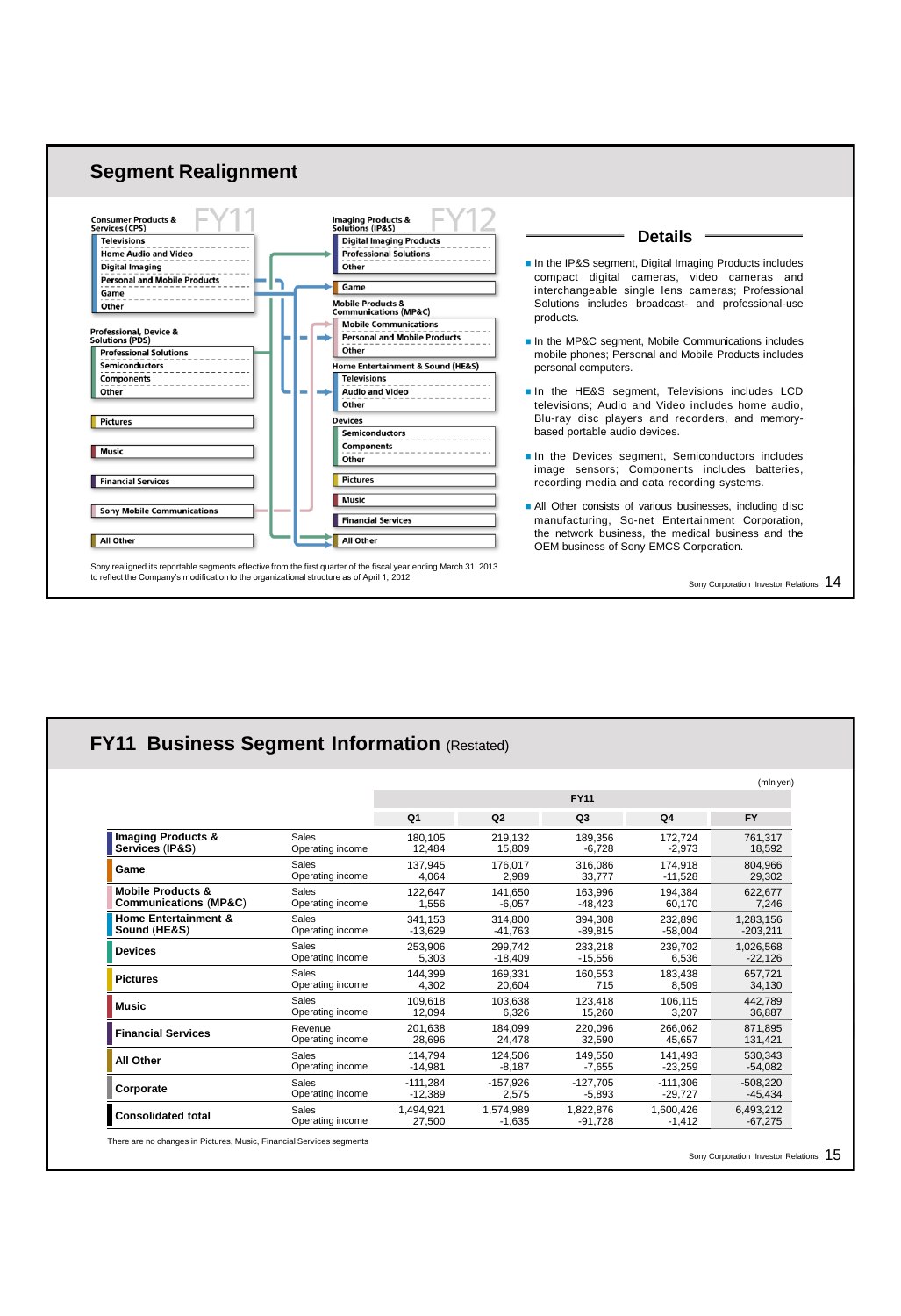# **FY11 Sales by Product Category** (Restated and excluding intersegment sales)

|                 |                                     |                |                |                          |                | (mln yen) |
|-----------------|-------------------------------------|----------------|----------------|--------------------------|----------------|-----------|
|                 |                                     |                |                | <b>FY11</b>              |                |           |
|                 |                                     | Q <sub>1</sub> | Q2             | Q <sub>3</sub>           | Q <sub>4</sub> | <b>FY</b> |
|                 | <b>Digital Imaging Products</b>     | 128,870        | 141,432        | 116,619                  | 102,605        | 489,526   |
| IP&S            | Professional Solutions              | 48,036         | 73,437         | 69,187                   | 66,212         | 256,871   |
|                 | Other                               | 2,230          | 2,460          | 2,596                    | 2,941          | 10,228    |
|                 | Total                               | 179,136        | 217,329        | 188,402                  | 171,758        | 756,625   |
| <b>Game</b>     | Game                                | 115,433        | 140,863        | 275,294                  | 148,309        | 679,899   |
|                 | Mobile Communications*              |                | $\overline{a}$ | $\overline{\phantom{0}}$ | 77.732*        | 77,732*   |
| MP&C            | <b>Personal and Mobile Products</b> | 121,303        | 140,091        | 162,392                  | 115,030        | 538,816   |
|                 | Other                               | 1.302          | 1.504          | 1.517                    | 1.544          | 5,867     |
|                 | Total                               | 122,605        | 141,595        | 163,909                  | 194,306        | 622,415   |
|                 | <b>Televisions</b>                  | 241,736        | 214,038        | 238,194                  | 146,391        | 840,359   |
| <b>HE&amp;S</b> | Audio and Video                     | 97,350         | 98,341         | 154,746                  | 83,364         | 433,801   |
|                 | Other                               | 1,961          | 2,279          | 1,322                    | 3,006          | 8,568     |
|                 | Total                               | 341,047        | 314,658        | 394,262                  | 232,761        | 1,282,728 |
|                 | Semiconductors                      | 91,119         | 102,849        | 89,054                   | 92,869         | 375,891   |
| <b>Devices</b>  | Components                          | 76,310         | 77.213         | 76,273                   | 67,312         | 297,108   |
|                 | Other                               | 884            | 1,297          | 392                      | 1,636          | 4,209     |
|                 | Total                               | 168,313        | 181,359        | 165,719                  | 161,817        | 677,208   |
|                 |                                     |                |                |                          |                |           |

\*Sales for Mobile Communications during the fiscal year ended March 31, 2012 were sales after the consolidation of Sony Mobile from February 16 through March 31, 2012

Sony Corporation Investor Relations 16

# **Topics**

| <b>Announcement Date</b> | <b>Topic</b>                                                                                                                                                                                              | Impact on results                                                                                                                                                                                                                                                        |
|--------------------------|-----------------------------------------------------------------------------------------------------------------------------------------------------------------------------------------------------------|--------------------------------------------------------------------------------------------------------------------------------------------------------------------------------------------------------------------------------------------------------------------------|
| May 24, 2012             | Termination of joint venture to produce and sell large-sized LCD panels<br>and modules<br>. Sony sold its shares in joint venture with Sharp, Sharp Display Products<br>Corporation ("SDP"), to SDP       | Transaction completed June 20, 2012<br>• Cash consideration of 10 billion yen<br>* Little impact to FY12 consolidated results forecast                                                                                                                                   |
| June 22, 2012            | Increase production capacity for stacked CMOS image sensors<br>Increase total production capacity for CCD and CMOS image sensors to<br>approximately 60,000 wafers per month by the end of September 2013 | Implemented from the first half of FY12<br>through the first half of FY13<br>• Total investment amount of approx. 80 billion yen<br>• Approx. 45 billion yen for FY12 implementation<br>* Included in FY12 semiconductor capital expenditure<br>amount of 90 billion yen |
| June 25, 2012            | Agreement to collaborate with Panasonic on the joint development of<br>next generation OLED panels for TVs/large-sized displays<br>Aim to establish mass-production technology during 2013                |                                                                                                                                                                                                                                                                          |
| June 28, 2012            | Sign definitive agreements regarding the sale of chemical products<br>businesses<br>Aim to complete the sale in the fall of calendar year 2012                                                            | Expected cash consideration of<br>approx. 58 billion yen<br>* Impact to FY12 consolidated results forecast is currently<br>under review                                                                                                                                  |
| June 29, 2012            | Completion of acquisition of EMI Music Publishing<br>Expand music publishing business through ownership of a<br>top-class music catalogue                                                                 | In conjunction with the Estate of Michael Jackson,<br>paid an aggregate cash consideration of 320<br>million U.S. dollars<br>* Included in FY12 consolidated results forecast                                                                                            |